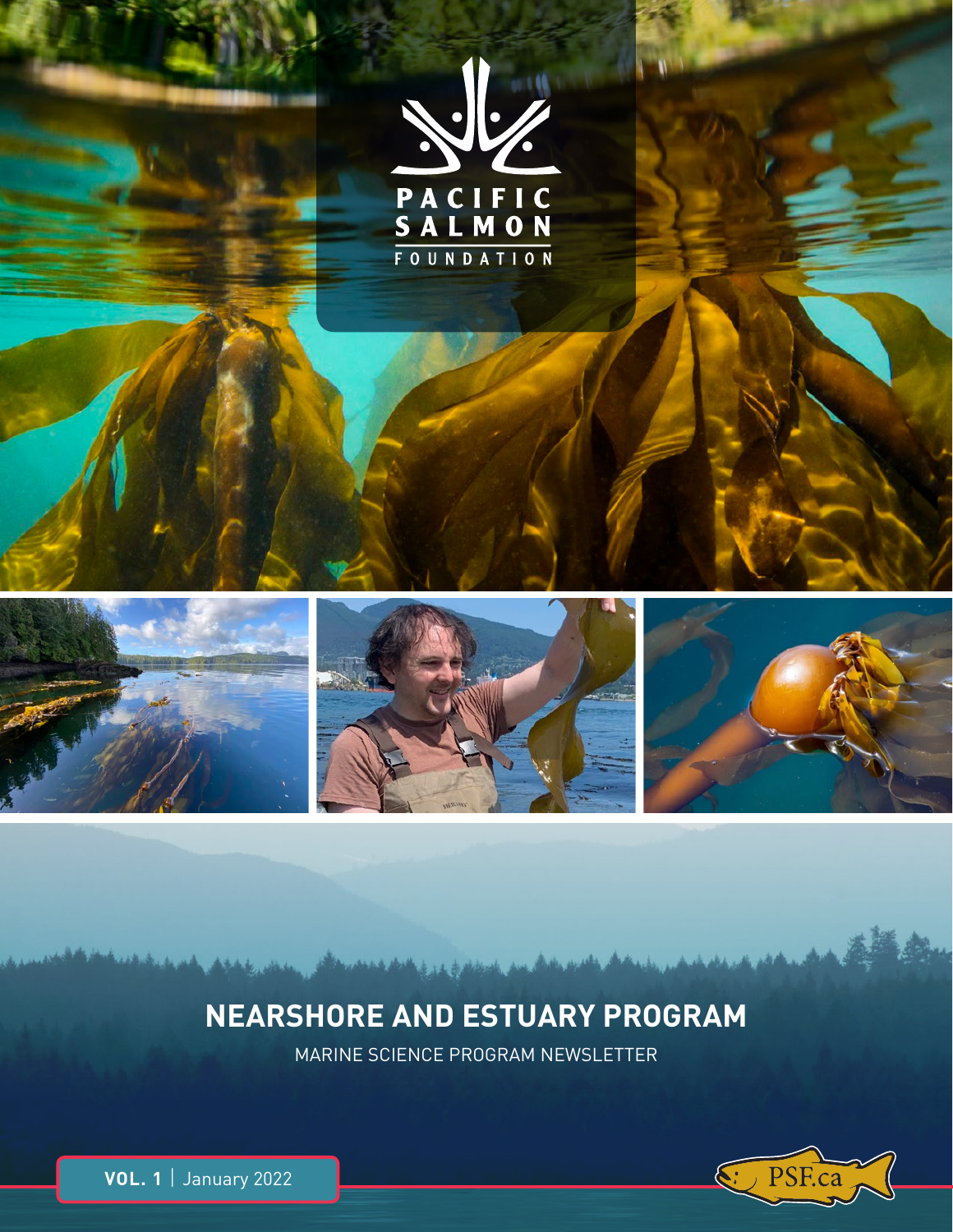

# **IDENTIFYING AND PRESERVING THERMOTOLERANT KELPS FOR RESTORATION**

Kelp forests have many important roles in the nearshore environment. They maintain marine food webs, buffer shorelines against erosion, and contribte to carbon and nitrogen cycling. They also provide refuge from predators, habitat, and food resources for Pacific salmon and their forage fish prey. Coastal First Nations food fisheries and commercial fisheries rely on healthy and intact kelp forests to be productive.

Today, the cumulative effects of a warming climate, coastal development and sedimentation threaten kelps. Already, many populations of kelp forests along the west coast of North America have disappeared or are in steep decline. With the entire nearshore marine food web bolstered by kelp, the repercussions of losing kelp forests would be far-reaching and could result in large-scale ecological shifts and the loss of a way of life for many coastal communities.

To address kelp forest declines, the Pacific Salmon Foundation is working with researchers to investigate what contributes to kelp resiliency, how kelp genetic diversity can be protected for the future, and novel ways of restoring kelp forests. We want to ensure that kelp habitats can support the next generation — us and salmon!

## **SAVING FOR THE FUTURE: BIOBANKING KELP**

The Pacific Salmon Foundation is collaborating with Dr. Sherryl Bisgrove's team, including Dr. Liam Coleman and Silven Read, at Simon Fraser University. They are focusing on ways to protect and preserve the genetic diversity of kelp species that are found in the Salish Sea and beyond. One strategy they are working on is the development of a kelp biobank. Similar to seed banks that have been set up around the world to preserve genetic diversity of terrestrial plants, the aim of a kelp biobank is long-term storage of kelp spores or gametophytes — an alternate stage of kelp that is microscopic and can remain dormant for years — from different areas. It is like an insurance policy for the future. If a local area of kelp disappears due to warming or is wiped out by a localized disaster, such as an oil spill, there will be a repository of regionally adapted and genetically diverse kelp that can be tapped into for restoration.

#### Germinated spores seen through a microscope.

Bull kelp produce spores from patches on their blades called sori. Researchers collect these patches and induce them to release their spores to culture the microscopic stages of the bull kelp life cycle in a lab. Here, many sori can be seen releasing their spores in a beaker.

> Co-op student Jasmine Ibasco tends to bull kelp sori that are releasing spores, which were used in experiments.



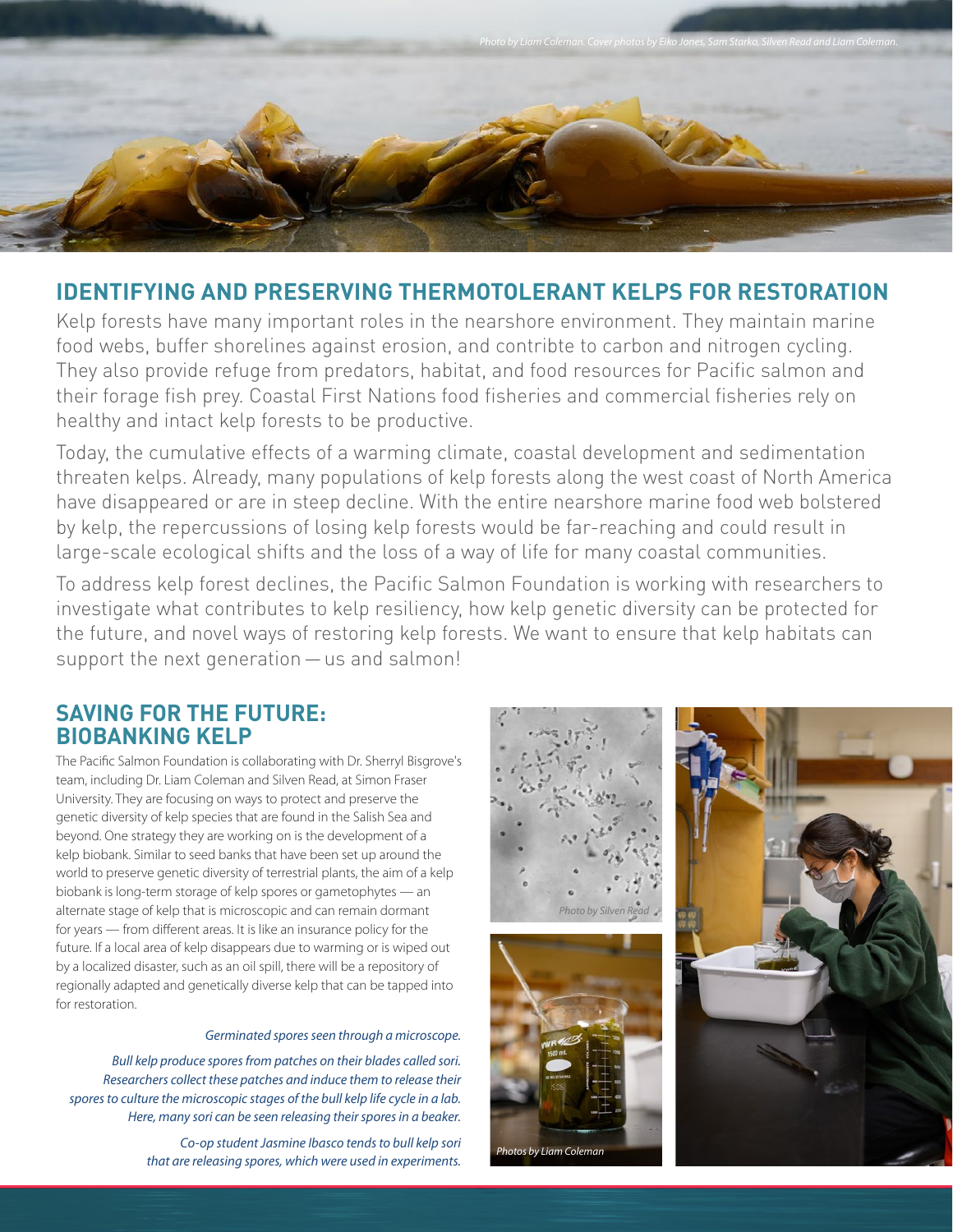# **DID YOU KNOW?**

Bull kelp (Nereocystis luetkeana), the most prevalent canopy-forming kelp in the Strait of Georgia, completes its lifecycle in a year. It rapidly grows from its microscopic stage each spring through summer to form dense forests that reach from the sea floor to the water's surface. During peak growth, the bull kelp stipe extends at a rate of 10-17 cm per day and can reach lengths of 40 m! As the characteristic float or 'pneumatocyst' reaches the surface, blades of foliage extend along the surface to soak up the sun, fix carbon and create habitat. Most of this forest will be ripped up by autumn and winter storms and washed onto the shore, where it continues to contribute to the food web by feeding invertebrates and microbes as it decomposes.

With aquatic species such as kelps and seagrasses — another focus of the group — there are unique challenges for preservation that the team must work through. The tactics commonly employed for terrestrial plant species may not work with aquatic species. For example, kelp produce spores that are never meant to leave the water and so, unlike plants, they lack any sort of protection from drying out. Therefore, simply drying and keeping kelp spores at low temperatures will not work. Freezing in a solution may be possible, but again the methods will need to be optimized specifically for kelp spores so as to not damage them through the freeze and thaw process. Another potential strategy is to store kelp gametophytes at low temperatures with reduced light levels. While long-term storage has been accomplished using this method, it requires considerable space and labour to maintain. Work is still needed to assess whether the stored gametophytes accumulate genetic damage over time. The team will continue to test and tweak potential methods to come up with the most practical and effective solutions.

Another objective of the SFU team is to identify genetically thermotolerant stocks of kelp. In an initial experiment, they compared the survival rates of spores from distinct populations that were exposed to varying temperatures in their lab. One set of spores was obtained from a population of bull kelp within the Strait of Georgia, near Stanley Park, which experiences warmer waters. The other set was collected from a population near Victoria that grows in cooler waters. The results of this experiment suggest that the Stanley Park population was adapted to withstand warmer temperatures. While neither set of spores could survive water temperatures above 20° C, most of the spores from Stanley Park survived at 17° C, whereas very few of the spores from the Victoria population did. More experiments are planned to further explore the local adaptations of different kelp populations.







Postdoctoral researcher Liam Coleman and co-op student Jasmine Ibasco are working together to collect bull kelp samples from their field sites. Petri dishes full of bull kelp spores are awaiting experimental heat treatments. The team tested the maximum temperatures that bull kelp spores can withstand before they die. Information like this will be important for making predictions about how local bull kelp populations might continue to be affected by warming oceans.